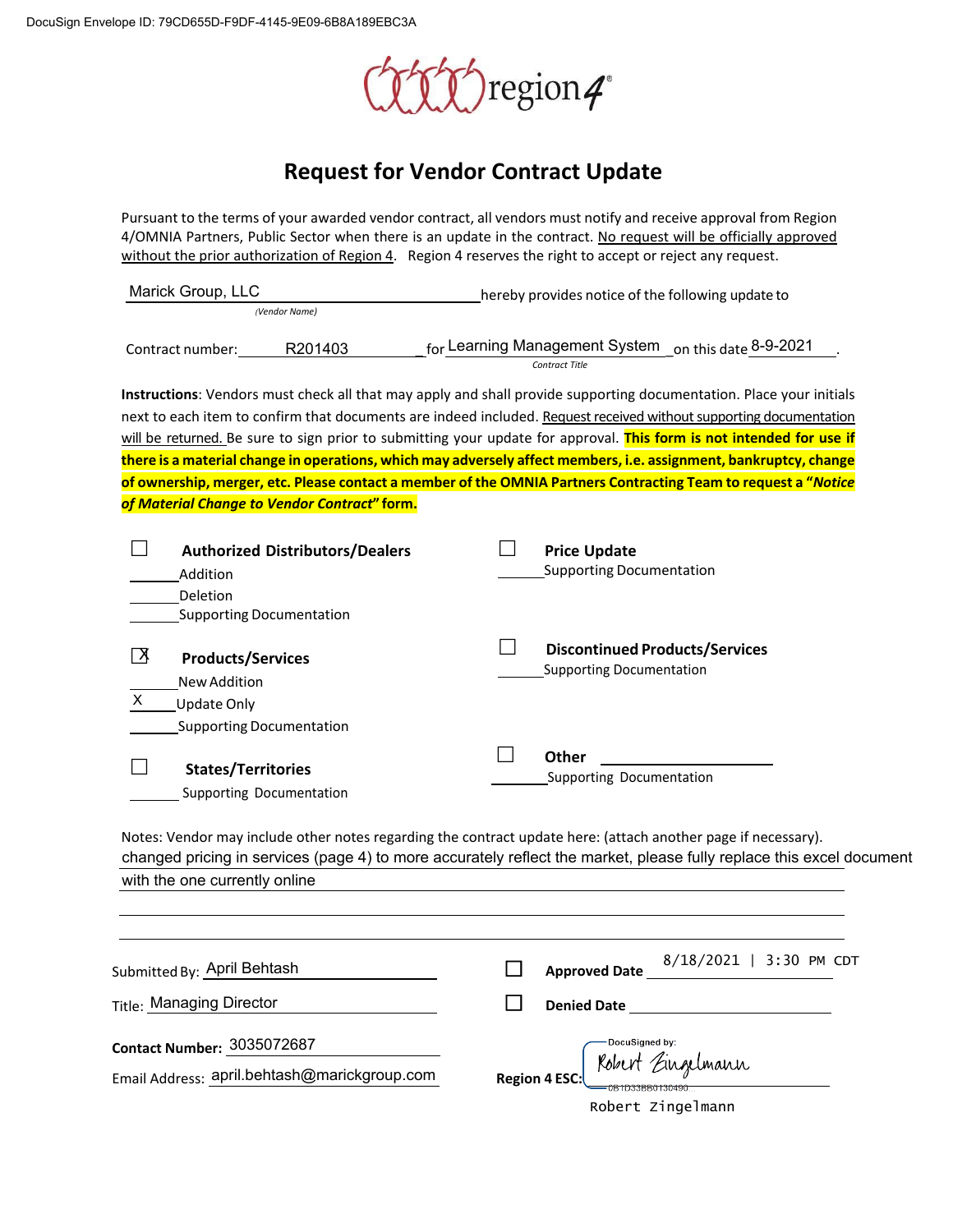| <b>CATEGORY</b>                   | <b>SUBCATEGORY</b> | <b>BRAND</b>               | <b>PRODUCT DESCRIPTION</b>                                                           | <b>PRODUCT PART</b><br><b>NUMBER</b> | <b>MSRP</b> | <b>DIR Customer</b><br><b>Discount % off MSRP</b> | <b>ESC 4 Price</b> | Unit   | <b>AVERAGE BRAND</b><br><b>DISCOUNT</b> |
|-----------------------------------|--------------------|----------------------------|--------------------------------------------------------------------------------------|--------------------------------------|-------------|---------------------------------------------------|--------------------|--------|-----------------------------------------|
| <b>Learning Management System</b> | SaaS               | Cornerstone OnDemand, Inc. | Cornerstone Learning Management SaaS - 1000 users and below                          | earning-Base                         | \$40.00     | 35.00%                                            | $\sim$<br>26.195   | p/user | 50.45%                                  |
| <b>Learning Management System</b> | SaaS               | Cornerstone OnDemand, Inc. | Cornerstone Learning Management SaaS - 1001-2500 users                               | Learning-Base                        | \$40.00     | 40.0%                                             | 24.18              | p/user |                                         |
| <b>Learning Management System</b> | SaaS               | Cornerstone OnDemand, Inc. | Cornerstone Learning Management SaaS - 2501 - 5000 users                             | Learning-Base                        | \$40.00     | 45.0%                                             | 22.165             | p/user |                                         |
| <b>Learning Management System</b> | <b>SaaS</b>        | Cornerstone OnDemand, Inc. | Cornerstone Learning Management SaaS - 5001 - 7500 users                             | Learning-Base                        | \$40.00     | 50.0%                                             | 20.15              | p/user |                                         |
| <b>Learning Management System</b> | SaaS               | Cornerstone OnDemand, Inc. | Cornerstone Learning Management SaaS - 7501 - 10000 users                            | Learning-Base                        | \$40.00     | 55.0%                                             | 18.135             | p/user |                                         |
| <b>Learning Management System</b> | <b>SaaS</b>        | Cornerstone OnDemand, Inc. | Cornerstone Learning Management SaaS - 10001 - 15000 users                           | Learning-Base                        | \$40.00     | 60.0%                                             | 16.12              | p/user |                                         |
| <b>Learning Management System</b> | <b>SaaS</b>        | Cornerstone OnDemand, Inc. | Cornerstone Learning Management SaaS - 15001 - 25000 users                           | Learning-Base                        | \$40.00     | 65.0%                                             | 14.105             | p/user |                                         |
| <b>Learning Management System</b> | SaaS               | Cornerstone OnDemand, Inc. | Cornerstone Learning Management SaaS - 25001 and above                               | Learning-Base                        | \$40.00     | 70.0%                                             | 12.09              | p/user |                                         |
|                                   |                    |                            |                                                                                      |                                      |             |                                                   |                    | p/user |                                         |
| <b>Learning Management System</b> | SaaS               | Cornerstone OnDemand, Inc. | Cornerstone Connect SaaS [add on to Learning] - 1000 users and below                 | Conect-Base                          | \$10.00     | 35.00%                                            | 6.54875            | p/user |                                         |
| <b>Learning Management System</b> | SaaS               | Cornerstone OnDemand, Inc. | Cornerstone Connect SaaS [add on to Learning] - 1001- 2500 users                     | Conect-Base                          | \$10.00     | 40.0%                                             | 6.045              | p/user |                                         |
| <b>Learning Management System</b> | SaaS               | Cornerstone OnDemand, Inc. | Cornerstone Connect SaaS [add on to Learning] - 2501 - 5000 users                    | Conect-Base                          | \$10.00     | 45.0%                                             | 5.54125            | p/user |                                         |
| <b>Learning Management System</b> | SaaS               | Cornerstone OnDemand, Inc. | Cornerstone Connect SaaS [add on to Learning] - 5001 - 7500 users                    | Conect-Base                          | \$10.00     | 50.0%                                             | 5.0375             | p/user |                                         |
| <b>Learning Management System</b> | SaaS               | Cornerstone OnDemand, Inc. | Cornerstone Connect SaaS [add on to Learning] - 7501 - 10000 users                   | Conect-Base                          | \$10.00     | 55.0%                                             | 4.53375            | p/user |                                         |
| <b>Learning Management System</b> | SaaS               | Cornerstone OnDemand, Inc. | Cornerstone Connect SaaS [add on to Learning] - 10001 - 15000 users                  | Conect-Base                          | \$10.00     | 60.0%                                             | 4.03               | p/user |                                         |
| <b>Learning Management System</b> | <b>SaaS</b>        | Cornerstone OnDemand, Inc. | Cornerstone Connect SaaS [add on to Learning] - 15001 - 25000 users                  | Conect-Base                          | \$10.00     | 65.0%                                             | 3.52625            | p/user |                                         |
| <b>Learning Management System</b> | SaaS               | Cornerstone OnDemand, Inc. | Cornerstone Connect SaaS [add on to Learning] - 25001 and above                      | Conect-Base                          | \$10.00     | 70.0%                                             | 3.0225             | p/user |                                         |
|                                   | SaaS               |                            |                                                                                      |                                      |             |                                                   |                    | p/user |                                         |
| <b>Learning Management System</b> | <b>SaaS</b>        | Cornerstone OnDemand, Inc. | Cornerstone Certification Management SaaS [add on to Learning] - 1001-2500 users     | Learning-Cert                        | \$7.50      | 5.0%                                              | 7.1784375          | p/user |                                         |
| <b>Learning Management System</b> | SaaS               | Cornerstone OnDemand, Inc. | Cornerstone Certification Management SaaS [add on to Learning]- 2501 - 5000 users    | Learning-Cert                        | \$7.50      | 10.0%                                             | 6.800625           | p/user |                                         |
| <b>Learning Management System</b> | <b>SaaS</b>        | Cornerstone OnDemand, Inc. | Cornerstone Certification Management SaaS [add on to Learning] - 5001 - 7500 users   | Learning-Cert                        | \$7.50      | 15.0%                                             | 6.4228125          | p/user |                                         |
| <b>Learning Management System</b> | SaaS               | Cornerstone OnDemand, Inc. | Cornerstone Certification Management SaaS [add on to Learning] 7501 - 10000 users    | Learning-Cert                        | \$7.50      | 20.0%                                             | 6.045              | p/user |                                         |
| <b>Learning Management System</b> | SaaS               | Cornerstone OnDemand, Inc. | Cornerstone Certification Management SaaS [add on to Learning] - 10001 - 15000 users | Learning-Cert                        | \$7.50      | 25.0%                                             | 5.6671875          | p/user |                                         |
| <b>Learning Management System</b> | SaaS               | Cornerstone OnDemand, Inc. | Cornerstone Certification Management SaaS [add on to Learning] - 15001 - 25000 users | Learning-Cert                        | \$7.50      | 30.0%                                             | 5.289375           | p/user |                                         |
| <b>Learning Management System</b> | SaaS               | Cornerstone OnDemand, Inc. | Cornerstone Certification Management SaaS [add on to Learning] - 25001 and above     | Learning-Cert                        | \$7.50      | 35.0%                                             | 4.9115625          | p/user |                                         |
|                                   |                    |                            |                                                                                      |                                      |             |                                                   |                    | p/user |                                         |
| <b>Learning Management System</b> | SaaS               | Cornerstone OnDemand, Inc. | Cornerstone Competency Management SaaS [add on to Learning] - 1000 users and below   | Learning-Compet                      | \$7.50      | 35.00%                                            | 4.9115625          | p/user |                                         |
| <b>Learning Management System</b> | SaaS               | Cornerstone OnDemand, Inc. | Cornerstone Competency Management SaaS [add on to Learning] - 1001-2500 users        | Learning-Compet                      | \$7.50      | 40.0%                                             | 4.53375            | p/user |                                         |
| <b>Learning Management System</b> | <b>SaaS</b>        | Cornerstone OnDemand, Inc. | Cornerstone Competency Management SaaS [add on to Learning] - 2501 - 5000 users      | Learning-Compet                      | \$7.50      | 45.0%                                             | 4.1559375          | p/user |                                         |
| <b>Learning Management System</b> | SaaS               | Cornerstone OnDemand, Inc. | Cornerstone Competency Management SaaS [add on to Learning] - 5001 - 7500 users      | Learning-Compet                      | \$7.50      | 50.0%                                             | 3.778125           | p/user |                                         |
| <b>Learning Management System</b> | SaaS               | Cornerstone OnDemand, Inc. | Cornerstone Competency Management SaaS [add on to Learning] - 7501 - 10000 users     | Learning-Compet                      | \$7.50      | 55.0%                                             | 3.4003125          | p/user |                                         |
| <b>Learning Management System</b> | SaaS               | Cornerstone OnDemand, Inc. | Cornerstone Competency Management SaaS [add on to Learning] - 10001 - 15000 users    | Learning-Compet                      | \$7.50      | 60.0%                                             | 3.0225             | p/user |                                         |
| <b>Learning Management System</b> | SaaS               | Cornerstone OnDemand, Inc. | Cornerstone Competency Management SaaS [add on to Learning] - 15001 - 25000 users    | Learning-Compet                      | \$7.50      | 65.0%                                             | 2.6446875          | p/user |                                         |
| <b>Learning Management System</b> | SaaS               | Cornerstone OnDemand, Inc. | Cornerstone Competency Management SaaS [add on to Learning] - 25001 and above        | Learning-Compet                      | \$7.50      | 70.0%                                             | 2.266875           | p/user |                                         |
| <b>Learning Management System</b> | SaaS               | Cornerstone OnDemand, Inc. |                                                                                      |                                      |             |                                                   |                    | p/user |                                         |
| <b>Learning Management System</b> | <b>SaaS</b>        | Cornerstone OnDemand, Inc. | Cornerstone Extended Enterprise SaaS - 1000 users and below [per transaction]        | <b>Ext-Base</b>                      | \$40.00     | 35.00%                                            | 26.195             | p/user |                                         |
| <b>Learning Management System</b> | SaaS               | Cornerstone OnDemand, Inc. | Cornerstone Extended Enterprise SaaS - 1001-2500 users [per transaction]             | Ext-Base                             | \$10.00     | 40.0%                                             | 6.045              | p/user |                                         |
| <b>Learning Management System</b> | SaaS               | Cornerstone OnDemand, Inc. | Cornerstone Extended Enterprise SaaS - 2501 - 5000 users [per transaction]           | Ext-Base                             | \$10.00     | 45.0%                                             | 5.54125            | p/user |                                         |
| <b>Learning Management System</b> | SaaS               | Cornerstone OnDemand, Inc. | Cornerstone Extended Enterprise SaaS - 5001 - 7500 users [per transaction]           | Ext-Base                             | \$10.00     | 50.0%                                             | 5.0375             | p/user |                                         |
| <b>Learning Management System</b> | SaaS               | Cornerstone OnDemand, Inc. | Cornerstone Extended Enterprise SaaS-7501 - 10000 users [per transaction]            | Ext-Base                             | \$10.00     | 55.0%                                             | 4.53375            | p/user |                                         |
| <b>Learning Management System</b> | SaaS               | Cornerstone OnDemand, Inc. | Cornerstone Extended Enterprise SaaS - 10001 - 15000 users [per transaction]         | Ext-Base                             | \$10.00     | 60.0%                                             | 4.03               | p/user |                                         |
| <b>Learning Management System</b> | SaaS               | Cornerstone OnDemand, Inc. | Cornerstone Extended Enterprise SaaS - 15001 - 25000 users [per transaction]         | Ext-Base                             | \$10.00     | 65.0%                                             | 3.52625            | p/user |                                         |
| <b>Learning Management System</b> | SaaS               | Cornerstone OnDemand, Inc. | Cornerstone Extended Enterprise SaaS - 25001 and above [per transaction]             | Ext-Base                             | \$10.00     | 70.0%                                             | 3.0225             | p/user |                                         |
|                                   |                    |                            |                                                                                      |                                      |             |                                                   |                    | p/user |                                         |
| <b>Talent Management System</b>   | SaaS               | Cornerstone OnDemand, Inc. | Cornerstone Performance Management SaaS - 1000 users and below                       | Perform-Base                         | \$40.00     | 35.00%                                            | 26.195             | p/user |                                         |
| <b>Talent Management System</b>   | SaaS               | Cornerstone OnDemand, Inc. | Cornerstone Performance Management SaaS - 1001-2500 users                            | Perform-Base                         | \$40.00     | 40.0%                                             | 24.18              | p/user |                                         |
| <b>Talent Management System</b>   | SaaS               | Cornerstone OnDemand, Inc. | Cornerstone Performance Management SaaS - 2501 - 5000 users                          | Perform-Base                         | \$40.00     | 45.0%                                             | 22.165             | p/user |                                         |

### **ESC 4**

# **Request for Proposal Solicitation Number 20-14**

## **Cornerstone OnDemand, Inc.**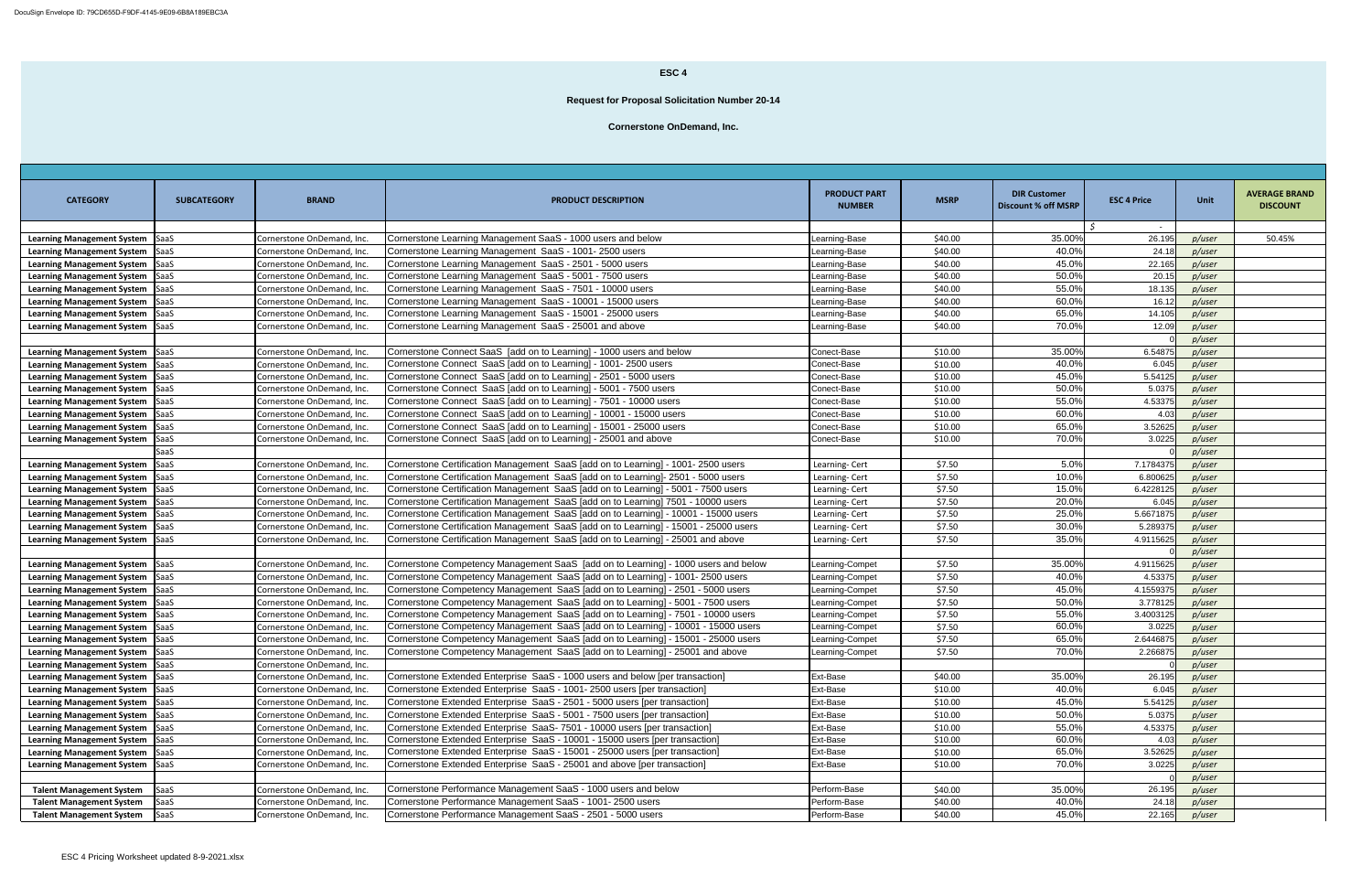| <b>Talent Management System</b><br><b>SaaS</b>  | Cornerstone OnDemand, Inc. | Cornerstone Performance Management SaaS - 5001 - 7500 users                              | Perform-Base        | \$40.00 | 50.0%  | 20.15     | p/user |  |
|-------------------------------------------------|----------------------------|------------------------------------------------------------------------------------------|---------------------|---------|--------|-----------|--------|--|
| <b>Talent Management System</b><br><b>SaaS</b>  | Cornerstone OnDemand, Inc. | Cornerstone Performance Management SaaS - 7501 - 10000 users                             | Perform-Base        | \$40.00 | 55.0%  | 18.135    | p/user |  |
| SaaS<br><b>Talent Management System</b>         | Cornerstone OnDemand, Inc  | Cornerstone Performance Management SaaS - 10001 - 15000 users                            | Perform-Base        | \$40.00 | 60.0%  | 16.12     | p/user |  |
| <b>Talent Management System</b><br><b>SaaS</b>  | Cornerstone OnDemand, Inc. | Cornerstone Performance Management SaaS - 15001 - 25000 users                            | Perform-Base        | \$40.00 | 65.0%  | 14.105    | p/user |  |
| <b>SaaS</b>                                     | Cornerstone OnDemand, Inc. | Cornerstone Performance Management SaaS - 25001 and above                                | Perform-Base        | \$40.00 | 70.0%  | 12.09     |        |  |
| <b>Talent Management System</b>                 |                            |                                                                                          |                     |         |        |           | p/user |  |
|                                                 |                            |                                                                                          |                     |         |        |           | p/user |  |
| <b>Talent Management System</b><br><b>SaaS</b>  | Cornerstone OnDemand, Inc. | Cornerstone Succession Management SaaS [add on to Performance] - 1000 users and below    | Success-Base        | \$15.00 | 35.00% | 9.823125  | p/user |  |
| <b>Talent Management System</b><br>SaaS         | Cornerstone OnDemand, Inc. | Cornerstone Succession Management SaaS [add on to Performance] - 1001-2500 users         | Success-Base        | \$15.00 | 40.0%  | 9.0675    | p/user |  |
| <b>Talent Management System</b><br>SaaS         | Cornerstone OnDemand, Inc. | Cornerstone Succession Management SaaS [add on to Performance] - 2501 - 5000 users       | Success-Base        | \$15.00 | 45.0%  | 8.311875  | p/user |  |
| <b>Talent Management System</b><br>SaaS         | Cornerstone OnDemand, Inc. | Cornerstone Succession Management SaaS [add on to Performance] - 5001 - 7500 users       | Success-Base        | \$15.00 | 50.0%  | 7.55625   | p/user |  |
| SaaS<br><b>Talent Management System</b>         | Cornerstone OnDemand, Inc. | Cornerstone Succession Management SaaS [add on to Performance] - 7501 - 10000 users      | Success-Base        | \$15.00 | 55.0%  | 6.800625  | p/user |  |
| <b>Talent Management System</b><br>SaaS         | Cornerstone OnDemand, Inc  | Cornerstone Succession Management SaaS [add on to Performance] - 10001 - 15000 users     | Success-Base        | \$15.00 | 60.0%  | 6.045     | p/user |  |
| <b>Talent Management System</b><br><b>SaaS</b>  | Cornerstone OnDemand, Inc. | Cornerstone Succession Management SaaS [add on to Performance] - 15001 - 25000 users     | Success-Base        | \$15.00 | 65.0%  | 5.289375  | p/user |  |
|                                                 |                            |                                                                                          |                     |         |        |           |        |  |
| <b>Talent Management System</b><br>SaaS         | Cornerstone OnDemand, Inc. | Cornerstone Succession Management SaaS [add on to Performance]- 25001 and above          | Success-Base        | \$15.00 | 70.0%  | 4.53375   | p/user |  |
|                                                 |                            |                                                                                          |                     |         |        |           | p/user |  |
| <b>Talent Management System</b><br><b>SaaS</b>  | Cornerstone OnDemand, Inc. | Cornerstone Compensation Management SaaS [add on to Performance] - 1000 users and below  | Perform-Comp        | \$13.50 | 35.00% | 8.8408125 | p/user |  |
| <b>Talent Management System</b><br>SaaS         | Cornerstone OnDemand, Inc. | Cornerstone Compensation Management SaaS [add on to Performance] - 1001-2500 users       | Perform-Comp        | \$13.50 | 40.0%  | 8.16075   | p/user |  |
| SaaS<br><b>Talent Management System</b>         | Cornerstone OnDemand, Inc. | Cornerstone Compensation Management SaaS [add on to Performance] - 2501 - 5000 users     | Perform-Comp        | \$13.50 | 45.0%  | 7.4806875 | p/user |  |
| SaaS<br><b>Talent Management System</b>         | Cornerstone OnDemand, Inc. | Cornerstone Compensation Management SaaS [add on to Performance] - 5001 - 7500 users     | Perform-Comp        | \$13.50 | 50.0%  | 6.800625  | p/user |  |
| <b>SaaS</b><br><b>Talent Management System</b>  | Cornerstone OnDemand, Inc. | Cornerstone Compensation Management SaaS [add on to Performance] - 7501 - 10000 users    | Perform-Comp        | \$13.50 | 55.0%  | 6.1205625 | p/user |  |
| <b>Talent Management System</b><br>SaaS         | Cornerstone OnDemand, Inc. | Cornerstone Compensation Management SaaS [add on to Performance] - 10001 - 15000 users   | Perform-Comp        | \$13.50 | 60.0%  | 5.4405    | p/user |  |
| <b>Talent Management System</b><br><b>SaaS</b>  | Cornerstone OnDemand, Inc. | Cornerstone Compensation Management SaaS [add on to Performance] - 15001 - 25000 users   | Perform-Comp        | \$13.50 | 65.0%  | 4.7604375 | p/user |  |
| <b>SaaS</b>                                     |                            | Cornerstone Compensation Management SaaS [add on to Performance] - 25000 users and above |                     | \$13.50 | 70.0%  | 4.080375  |        |  |
| <b>Talent Management System</b>                 | Cornerstone OnDemand, Inc. |                                                                                          | Perform-Comp        |         |        |           | p/user |  |
|                                                 |                            |                                                                                          |                     |         |        |           | p/user |  |
| <b>Talent Management System</b><br>SaaS         | Cornerstone OnDemand, Inc. | Cornerstone Engage SaaS [add on to Performance] - 1000 users and below                   | <b>Survey Add</b>   | \$10.00 | 35.00% | 6.54875   | p/user |  |
| <b>SaaS</b><br><b>Talent Management System</b>  | Cornerstone OnDemand, Inc. | Cornerstone Engage SaaS [add on to Performance] - 1001- 2500 users                       | <b>Survey Add</b>   | \$10.00 | 40.0%  | 6.045     | p/user |  |
| <b>SaaS</b><br><b>Talent Management System</b>  | Cornerstone OnDemand, Inc. | Cornerstone Engage SaaS [add on to Performance] - 2501 - 5000 users                      | <b>Survey Add</b>   | \$10.00 | 45.0%  | 5.54125   | p/user |  |
| <b>Talent Management System</b><br>SaaS         | Cornerstone OnDemand, Inc. | Cornerstone EngageSaaS [add on to Performance] - 5001 - 7500 users                       | <b>Survey Add</b>   | \$10.00 | 50.0%  | 5.0375    | p/user |  |
| <b>Talent Management System</b><br><b>SaaS</b>  | Cornerstone OnDemand, Inc. | Cornerstone Engage SaaS [add on to Performance] - 7501 - 10000 users                     | <b>Survey Add</b>   | \$10.00 | 55.0%  | 4.53375   | p/user |  |
| <b>Talent Management System</b><br>SaaS         | Cornerstone OnDemand, Inc. | Cornerstone Engaget SaaS [add on to Performance] - 10001 - 15000 users                   | <b>Survey Add</b>   | \$10.00 | 60.0%  | 4.03      | p/user |  |
| SaaS<br><b>Talent Management System</b>         | Cornerstone OnDemand, Inc. | Cornerstone Engage SaaS [add on to Performance] - 15001 - 25000 users                    | <b>Survey Add</b>   | \$10.00 | 65.0%  | 3.52625   | p/user |  |
| <b>SaaS</b><br><b>Talent Management System</b>  | Cornerstone OnDemand, Inc. | Cornerstone Engage SaaS [add on to Performance] - 25000 users and above                  | <b>Survey Add</b>   | \$10.00 | 70.0%  | 3.0225    | p/user |  |
|                                                 |                            |                                                                                          |                     |         |        |           | p/user |  |
| <b>Applicant Tracking System</b><br>SaaS        | Cornerstone OnDemand, Inc. | Cornerstone Recruiting SaaS - 1000 users and below                                       | ATS Base            | \$40.00 | 35.00% | 26.195    | p/user |  |
| SaaS<br><b>Applicant Tracking System</b>        | Cornerstone OnDemand, Inc. | Cornerstone Recruiting SaaS - 1001-2500 users                                            | ATS Base            | \$40.00 | 40.0%  | 24.18     | p/user |  |
| <b>SaaS</b><br><b>Applicant Tracking System</b> | Cornerstone OnDemand, Inc. | Cornerstone Recruiting SaaS - 2501 - 5000 users                                          | ATS Base            | \$40.00 | 45.0%  | 22.165    | p/user |  |
| SaaS<br><b>Applicant Tracking System</b>        | Cornerstone OnDemand, Inc. | Cornerstone Recruiting SaaS - 5001 - 7500 users                                          | ATS Base            | \$40.00 | 50.0%  | 20.15     | p/user |  |
| SaaS<br><b>Applicant Tracking System</b>        | Cornerstone OnDemand, Inc. | Cornerstone Recruiting SaaS - 7501 - 10000 users                                         | <b>ATS Base</b>     | \$40.00 | 55.0%  | 18.135    | p/user |  |
| SaaS                                            | Cornerstone OnDemand, Inc. | Cornerstone Recruiting SaaS - 10001 - 15000 users                                        | ATS Base            | \$40.00 | 60.0%  | 16.12     | p/user |  |
| <b>Applicant Tracking System</b>                |                            |                                                                                          |                     |         |        |           |        |  |
| SaaS<br><b>Applicant Tracking System</b>        | Cornerstone OnDemand, Inc. | Cornerstone Recruiting SaaS - 15001 - 25000 users                                        | ATS Base            | \$40.00 | 65.0%  | 14.105    | p/user |  |
| <b>SaaS</b><br><b>Applicant Tracking System</b> | Cornerstone OnDemand, Inc. | Cornerstone Recruiting SaaS - 25001 and above                                            | ATS Base            | \$40.00 | 70.0%  | 12.09     | p/user |  |
|                                                 |                            |                                                                                          |                     |         |        |           | p/user |  |
| SaaS<br><b>Applicant Tracking System</b>        | Cornerstone OnDemand, Inc. | Cornerstone Onboarding [add on to Recruiting] SaaS - 1000 users and below                | Onboard             | \$15    | 35.00% | 9.823125  | p/user |  |
| <b>Applicant Tracking System</b><br>SaaS        | Cornerstone OnDemand, Inc. | Cornerstone Onboarding [add on to Recruiting] SaaS - 1001-2500 users                     | Onboard             | \$15    | 40.0%  | 9.0675    | p/user |  |
| <b>SaaS</b><br><b>Applicant Tracking System</b> | Cornerstone OnDemand, Inc. | Cornerstone Onboarding [add on to Recruiting] SaaS - 2501 - 5000 users                   | Onboard             | \$15    | 45.0%  | 8.311875  | p/user |  |
| <b>Applicant Tracking System</b><br>SaaS        | Cornerstone OnDemand, Inc. | Cornerstone Onboarding [add on to Recruiting] SaaS - 5001 - 7500 users                   | Onboard             | \$15    | 50.0%  | 7.55625   | p/user |  |
| SaaS<br><b>Applicant Tracking System</b>        | Cornerstone OnDemand, Inc. | Cornerstone Onboarding [add on to Recruiting] SaaS - 7501 - 10000 users                  | Onboard             | \$15    | 55.0%  | 6.800625  | p/user |  |
| <b>Applicant Tracking System</b><br>SaaS        | Cornerstone OnDemand, Inc. | Cornerstone Onboarding [add on to Recruiting] SaaS - 10001 - 15000 users                 | Onboard             | \$15    | 60.0%  | 6.045     | p/user |  |
| SaaS<br><b>Applicant Tracking System</b>        | Cornerstone OnDemand, Inc. | Cornerstone Onboarding [add on to Recruiting] SaaS - 15001 - 25000 users                 | Onboard             | \$15    | 65.0%  | 5.289375  | p/user |  |
| SaaS<br><b>Applicant Tracking System</b>        | Cornerstone OnDemand, Inc. | Cornerstone Onboarding [add on to Recruiting] SaaS - 25001 and above                     | Onboard             | \$15    | 70.0%  | 4.53375   | p/user |  |
|                                                 |                            |                                                                                          |                     |         |        |           | p/user |  |
| <b>SaaS</b><br><b>Talent Management System</b>  | Cornerstone OnDemand, Inc. | Cornerstone Careers SaaS - 1000 users and below                                          | Careers Base        | \$25.00 | 35.00% | 16.371875 | p/user |  |
| <b>Talent Management System</b><br>SaaS         | Cornerstone OnDemand, Inc. | Cornerstone Careers SaaS - 1001-2500 users                                               | Careers Base        | \$25.00 | 40.0%  | 15.1125   | p/user |  |
| SaaS<br><b>Talent Management System</b>         | Cornerstone OnDemand, Inc. | Cornerstone Careers SaaS - 2501 - 5000 users                                             | Careers Base        | \$25.00 | 45.0%  | 13.853125 | p/user |  |
| <b>SaaS</b><br><b>Talent Management System</b>  | Cornerstone OnDemand, Inc. | Cornerstone Careers SaaS - 5001 - 7500 users                                             | Careers Base        | \$25.00 | 50.0%  | 12.59375  | p/user |  |
| <b>Talent Management System</b><br>SaaS         | Cornerstone OnDemand, Inc. | Cornerstone Careers SaaS - 7501 - 10000 users                                            | Careers Base        | \$25.00 | 55.0%  | 11.334375 | p/user |  |
|                                                 |                            | Cornerstone Careers SaaS - 10001 - 15000 users                                           |                     | \$25.00 | 60.0%  | 10.075    |        |  |
| <b>SaaS</b><br><b>Talent Management System</b>  | Cornerstone OnDemand, Inc. |                                                                                          | Careers Base        |         |        |           | p/user |  |
| <b>Talent Management System</b><br>SaaS         | Cornerstone OnDemand, Inc. | Cornerstone Careers SaaS - 15001 - 25000 users                                           | Careers Base        | \$25.00 | 65.0%  | 8.815625  | p/user |  |
| SaaS<br><b>Talent Management System</b>         | Cornerstone OnDemand, Inc. | Cornerstone Careers SaaS - 25001 and above                                               | <b>Careers Base</b> | \$25.00 | 70.0%  | 7.55625   | p/user |  |
|                                                 |                            |                                                                                          |                     |         |        |           | p/user |  |
| SaaS<br><b>Human Capital Management</b>         | Cornerstone OnDemand, Inc. | Cornerstone HR SaaS - 1000 users and below                                               | HR Base             | \$80.00 | 35.00% | 52.39     | p/user |  |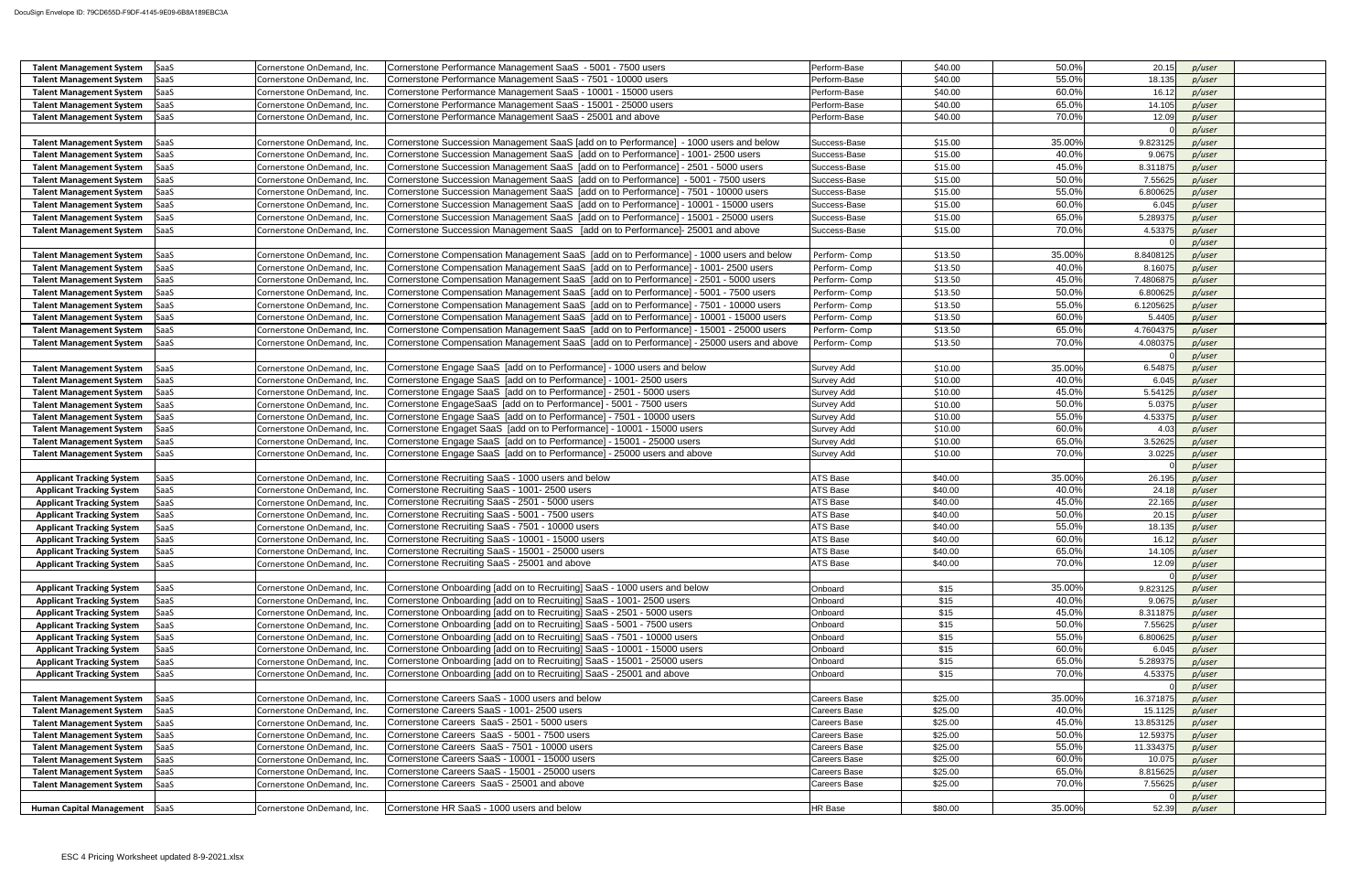| <b>Human Capital Management</b> SaaS |             | Cornerstone OnDemand, Inc. | Cornerstone HR SaaS - 1001-2500 users           | HR Base        | \$80.00 | 40.0%  | 48.36   | p/user |  |
|--------------------------------------|-------------|----------------------------|-------------------------------------------------|----------------|---------|--------|---------|--------|--|
| <b>Human Capital Management</b> SaaS |             | Cornerstone OnDemand, Inc. | Cornerstone HR SaaS - 2501 - 5000 users         | <b>HR Base</b> | \$80.00 | 45.0%  | 44.33   | p/user |  |
| Human Capital Management SaaS        |             | Cornerstone OnDemand, Inc. | Cornerstone HR SaaS - 5001 - 7500 users         | HR Base        | \$80.00 | 50.0%  | 40.3    | p/user |  |
| <b>Human Capital Management</b>      | SaaS        | Cornerstone OnDemand, Inc. | Cornerstone HR SaaS - 7501 - 10000 users        | HR Base        | \$80.00 | 55.0%  | 36.27   | p/user |  |
| <b>Human Capital Management</b> SaaS |             | Cornerstone OnDemand, Inc. | Cornerstone HR SaaS - 10001 - 15000 users       | HR Base        | \$80.00 | 60.0%  | 32.24   | p/user |  |
| Human Capital Management SaaS        |             | Cornerstone OnDemand, Inc. | Cornerstone HR SaaS - 15001 - 25000 users       | HR Base        | \$80.00 | 65.0%  | 28.21   | p/user |  |
| <b>Human Capital Management</b>      | SaaS        | Cornerstone OnDemand, Inc. | Cornerstone HR SaaS - 25001 and above           | HR Base        | \$80.00 | 70.0%  | 24.18   | p/user |  |
|                                      |             |                            |                                                 |                |         |        |         | p/user |  |
| eLearning Content                    | SaaS        | Cornerstone OnDemand, Inc. | Cornerstone Content SaaS - 1000 users and below | Content        | \$60.00 | 35.00% | 39.2925 | p/user |  |
| eLearning Content                    | <b>SaaS</b> | Cornerstone OnDemand, Inc. | Cornerstone Content SaaS - 1001-2500 users      | Content        | \$60.00 | 40.0%  | 36.27   | p/user |  |
| eLearning Content                    | <b>SaaS</b> | Cornerstone OnDemand, Inc. | Cornerstone Content SaaS - 2501 - 5000 users    | Content        | \$60.00 | 45.0%  | 33.2475 | p/user |  |
| eLearning Content                    | <b>SaaS</b> | Cornerstone OnDemand, Inc. | Cornerstone Content SaaS - 5001 - 7500 users    | Content        | \$60.00 | 50.0%  | 30.225  | p/user |  |
| eLearning Content                    | <b>SaaS</b> | Cornerstone OnDemand, Inc. | Cornerstone Content SaaS - 7501 - 10000 users   | Content        | \$60.00 | 55.0%  | 27.2025 | p/user |  |
| eLearning Content                    | <b>SaaS</b> | Cornerstone OnDemand, Inc. | Cornerstone Content SaaS - 10001 - 15000 users  | Content        | \$60.00 | 60.0%  | 24.18   | p/user |  |
| eLearning Content                    | SaaS        | Cornerstone OnDemand, Inc. | Cornerstone Content SaaS - 15001 - 25000 users  | Content        | \$60.00 | 65.0%  | 21.1575 | p/user |  |
| eLearning Content                    | <b>SaaS</b> | Cornerstone OnDemand, Inc. | Cornerstone Content SaaS - 25001 and above      | Content        | \$60.00 | 70.0%  | 18.135  | p/user |  |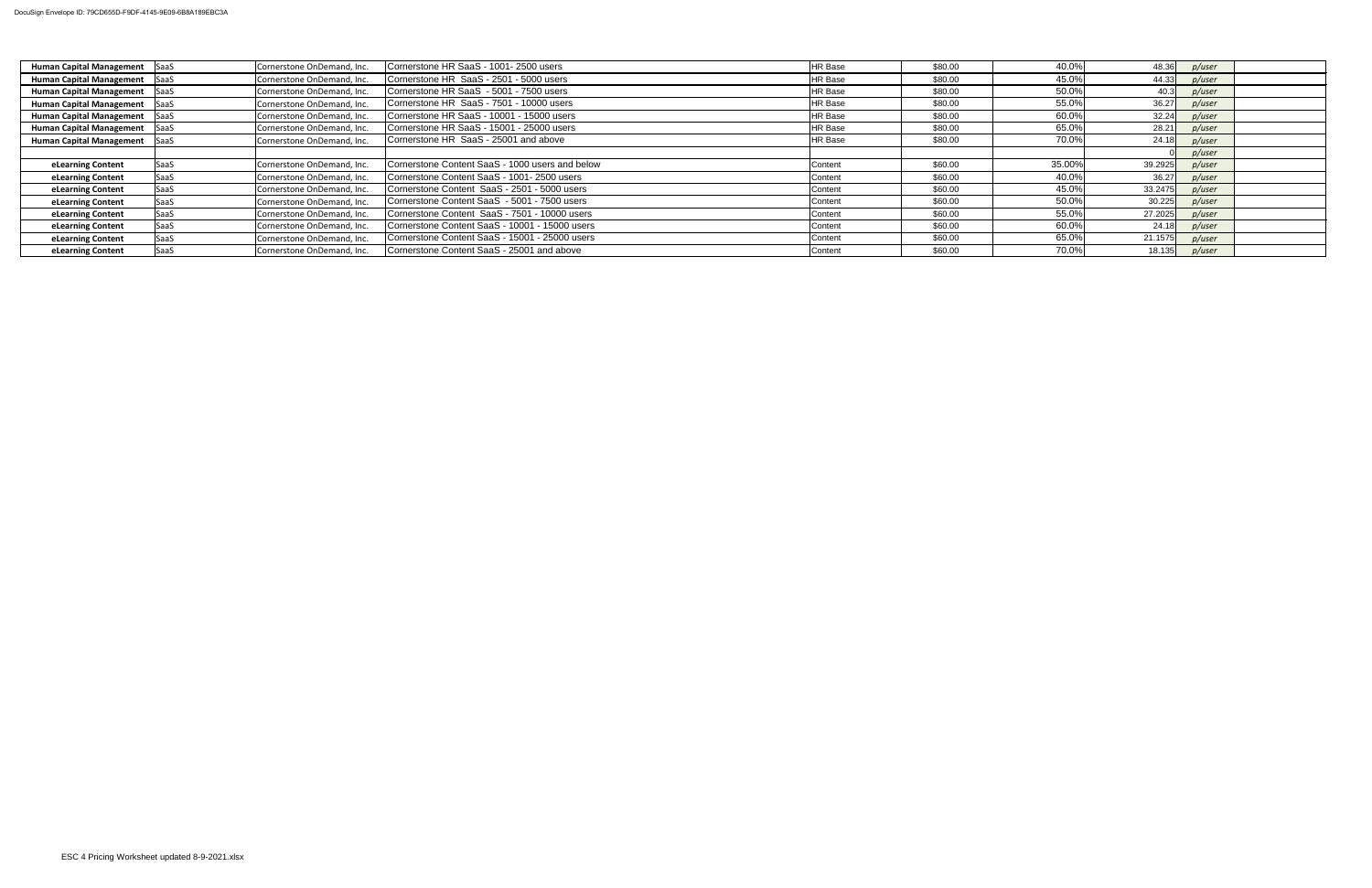| <b>CATEGORY</b>                 | <b>SUBCATEGORY</b>      | <b>BRAND Name</b><br><b>if Applies</b><br>othereisie enter N/A | <b>SERVICE DESCRIPTION</b>                                              | <b>SERVICE CATEGORY</b> | <b>SERVICE PART</b><br><b>NUMBER</b> | <b>Serive Unit</b> | <b>MSRP</b>  |
|---------------------------------|-------------------------|----------------------------------------------------------------|-------------------------------------------------------------------------|-------------------------|--------------------------------------|--------------------|--------------|
|                                 |                         |                                                                |                                                                         |                         |                                      |                    |              |
|                                 |                         |                                                                |                                                                         |                         |                                      |                    |              |
| <b>HCM Integration Software</b> | SaaS                    | Cornerstone OnDemand, Inc.                                     | Single Sign On (SSO)                                                    | Connectors              |                                      |                    | \$7,500.00   |
| <b>HCM Integration Software</b> | <b>SaaS</b>             | Cornerstone OnDemand, Inc.                                     | Edge Import Connector                                                   | Connectors              |                                      |                    | \$7,500.00   |
| <b>HCM Integration Software</b> | <b>SaaS</b>             | Cornerstone OnDemand, Inc.                                     | <b>Outbound Data Feed Connector</b>                                     | Connectors              |                                      |                    | \$7,500.00   |
| <b>HCM Integration Software</b> | <b>SaaS</b>             | Cornerstone OnDemand, Inc.                                     | Inbound Data Feed Connector                                             | Connectors              |                                      |                    | \$7,500.00   |
| <b>HCM Integration Software</b> | <b>SaaS</b>             | Cornerstone OnDemand, Inc.                                     | Unlimited Hosting and Delivery                                          | Connectors              |                                      |                    | \$5,000.00   |
| <b>HCM Integration Software</b> | <b>SaaS</b>             | Cornerstone OnDemand, Inc.                                     | <b>ViLT</b> integration Copnector                                       | Connectors              |                                      |                    | \$7,500.00   |
|                                 |                         |                                                                |                                                                         |                         |                                      |                    |              |
| <b>Software Support</b>         | <b>Support Services</b> | Cornerstone OnDemand, Inc.                                     | Cornerstone Choice Customer Support Package SaaS - 1000 users and below | Support                 |                                      |                    | \$7,000.00   |
| <b>Software Support</b>         | <b>Support Services</b> | Cornerstone OnDemand, Inc.                                     | Cornerstone ChoiceCustomer Support Package SaaS - 1001-2500 users       | Support                 |                                      |                    | \$10,000.00  |
| <b>Software Support</b>         | <b>Support Services</b> | Cornerstone OnDemand, Inc.                                     | Cornerstone Choice Customer Support Package SaaS - 2501 - 5000 users    | Support                 |                                      |                    | \$12,000.00  |
| <b>Software Support</b>         | <b>Support Services</b> | Cornerstone OnDemand, Inc.                                     | Cornerstone Choice Customer Support Package SaaS - 5001 - 7500 users    | Support                 |                                      |                    | \$12,000.00  |
| <b>Software Support</b>         | <b>Support Services</b> | Cornerstone OnDemand, Inc.                                     | Cornerstone Choice Customer Support Package SaaS - 7501 - 10000 users   | Support                 |                                      |                    | \$15,000.00  |
| <b>Software Support</b>         | <b>Support Services</b> | Cornerstone OnDemand, Inc.                                     | Cornerstone ChoiceCustomer Support Package SaaS - 10001 - 15000 users   | Support                 |                                      |                    | \$18,000.00  |
| <b>Software Support</b>         | <b>Support Services</b> | Cornerstone OnDemand, Inc.                                     | Cornerstone Choice Customer Support Package SaaS - 15001 - 25000 users  | Support                 |                                      |                    | \$20,000.00  |
| <b>Software Support</b>         | <b>Support Services</b> | Cornerstone OnDemand, Inc.                                     | Cornerstone Choice Customer Support Package SaaS - 25001 and above      | Support                 |                                      |                    | \$25,000.00  |
|                                 |                         |                                                                |                                                                         |                         |                                      |                    |              |
| <b>Software Support</b>         | <b>Support Services</b> | Cornerstone OnDemand, Inc.                                     | Cornerstone Premier Customer Support Package SaaS - 10001 - 15000 users | Support                 |                                      |                    | \$20,000.00  |
| <b>Software Support</b>         | <b>Support Services</b> | Cornerstone OnDemand, Inc.                                     | Cornerstone Premier Customer Support Package SaaS - 15001 - 25000 users | Support                 |                                      |                    | \$50,000.00  |
| <b>Software Support</b>         | <b>Support Services</b> | Cornerstone OnDemand, Inc.                                     | Cornerstone Premier Customer Support Package SaaS - 25001 and above     | Support                 |                                      |                    | \$100,000.00 |
|                                 |                         |                                                                |                                                                         |                         |                                      |                    |              |
|                                 |                         |                                                                |                                                                         |                         |                                      |                    |              |
|                                 |                         |                                                                |                                                                         |                         |                                      |                    |              |
| <b>HCM Services</b>             | Services                | Marick Group                                                   | Cornerstone Historical Data Load                                        | Implementation          |                                      |                    | \$10,000.00  |
| <b>HCM Services</b>             | Services                | Marick Group                                                   | Cornerstone Master Data Load                                            | Implementation          |                                      |                    | \$10,000.00  |
| <b>HCM Services</b>             | Services                | Marick Group                                                   | Implementation-0-5000 Users                                             | Implementation          |                                      |                    | \$145,000.00 |
| <b>HCM Services</b>             | Services                | Marick Group                                                   | Implemenation - 5001 - 7500 users                                       | Implementation          |                                      |                    | \$165,000.00 |
| <b>HCM Services</b>             | <b>Services</b>         | Marick Group                                                   | Implementation- 7501 - 10000 users                                      | Implementation          |                                      |                    | \$175,000.00 |
| <b>HCM Services</b>             | Services                | Marick Group                                                   | Implementation - 10001 - 15000 users                                    | Implementation          |                                      |                    | \$185,000.00 |
| <b>HCM Services</b>             | Services                | Marick Group                                                   | Implementation - 15001 - 25000 users                                    | Implementation          |                                      |                    | \$245,000.00 |
| <b>HCM Services</b>             | <b>Services</b>         | Marick Group                                                   | Implementation - 25001 and above                                        | Implementation          |                                      |                    | \$265,000.00 |
| <b>HCM Services</b>             | Services                | Marick Group                                                   | 2 Day Administrator Training                                            | Implementation          |                                      |                    | \$15,000.00  |
| <b>HCM Services</b>             | Services                | Marick Group                                                   | Governance Workshop                                                     | Implementation          |                                      |                    | \$21,500.00  |
| <b>HCM Services</b>             | Services                | Marick Group                                                   | <b>Optimization Workshop</b>                                            | Implementation          |                                      |                    | \$23,450.00  |
| <b>HCM Services</b>             | Services                | Marick Group                                                   | Configuration Support                                                   | Implementation          |                                      |                    | \$94,520.00  |
| <b>HCM Services</b>             | <b>Services</b>         | Marick Group                                                   | 60 Day Post Go Live Support                                             | Implementation          |                                      |                    | \$140,000.00 |
| <b>HCM Services</b>             | Services                | Marick Group                                                   | Custom Login Page                                                       | Implementation          |                                      |                    | \$5,500.00   |
| <b>HCM Services</b>             | Services                | Marick Group                                                   | 6 Month Post Go-Live Support                                            | Implementation          |                                      |                    | \$550,000.00 |
| <b>HCM Services</b>             | Services                | Marick Group                                                   | Implemenation-Single Sign On                                            | Implementation          |                                      |                    | \$10,400.00  |
| <b>HCM Services</b>             | Services                | Marick Group                                                   | Implementation - Virtual Instructor Led Training Integration            | Implementation          |                                      |                    | \$21,450.00  |

## **ESC 4**

**Request for Proposal Solicitation Number 20-14**

**Cornerstone OnDemand, Inc.**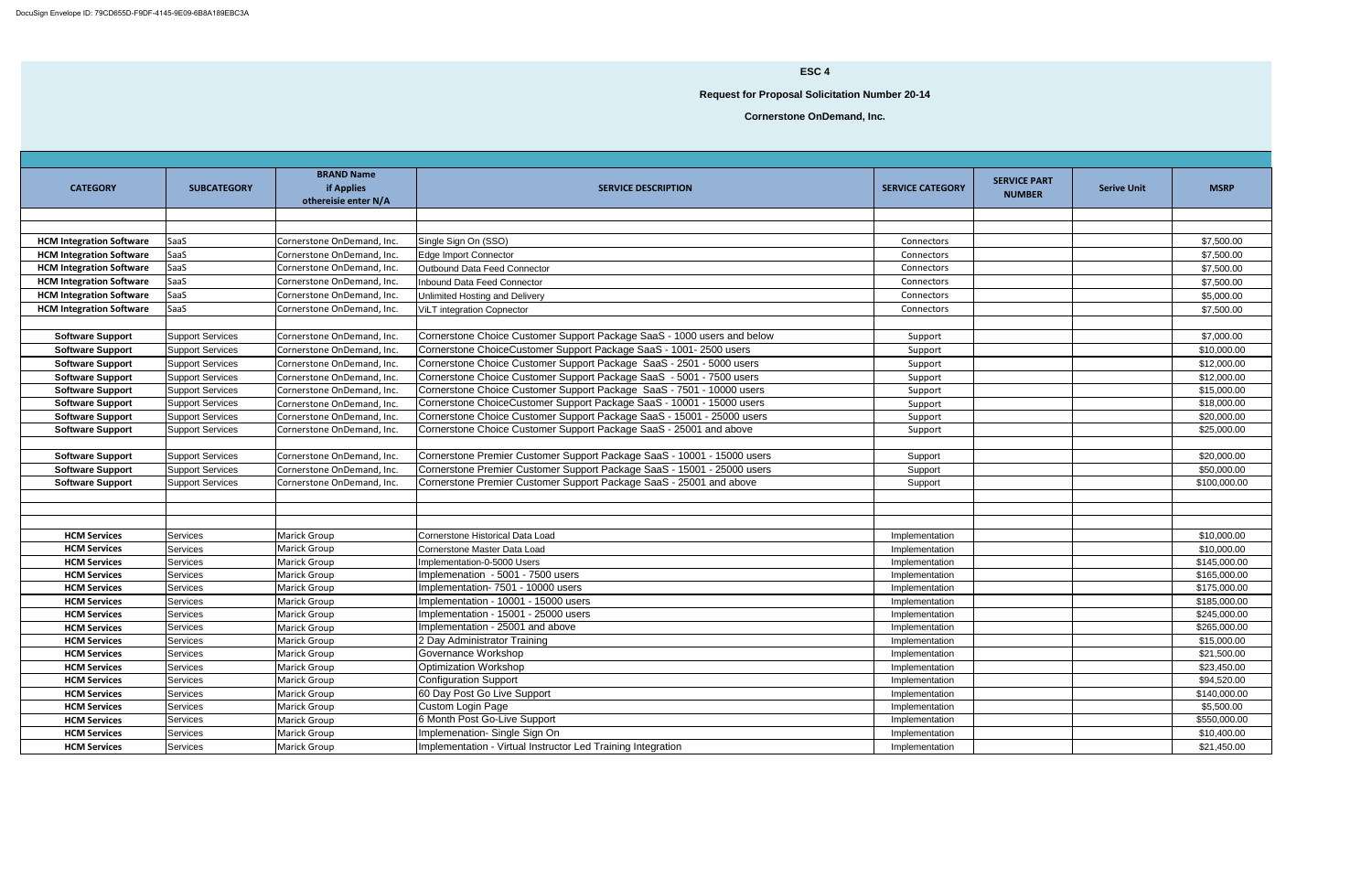| <b>DIR Customer</b><br><b>Discount % off MSRP</b> |                                 | <b>ESC 4 Price</b> | <b>AVERAGE BRAND DISCOUNT</b> |
|---------------------------------------------------|---------------------------------|--------------------|-------------------------------|
|                                                   |                                 |                    |                               |
|                                                   | \$                              |                    |                               |
| 20.00%                                            | $\overline{\xi}$                | 6,045.00           | 20.00%                        |
| 20.00%                                            | $\overline{\xi}$                | 6,045.00           |                               |
| 20.00%                                            | $\overline{\mathcal{L}}$        | 6,045.00           |                               |
| 20.00%                                            | $rac{5}{5}$                     | 6,045.00           |                               |
| 20.00%                                            |                                 | 4,030.00           |                               |
| 20.00%                                            | $\overline{\xi}$                | 6,045.00           |                               |
|                                                   |                                 |                    |                               |
| 20.00%                                            | \$                              | 5,642.00           |                               |
| 20.00%                                            | $\overline{\xi}$                | 8,060.00           |                               |
| 20.00%                                            | $\overline{\xi}$                | 9,672.00           |                               |
| 20.00%                                            | $\frac{5}{5}$<br>$\frac{5}{5}$  | 9,672.00           |                               |
| 20.00%                                            |                                 | 12,090.00          |                               |
| 20.00%                                            |                                 | 14,508.00          |                               |
| 20.00%                                            |                                 | 16,120.00          |                               |
| 20.00%                                            | $\overline{\xi}$                | 20,150.00          |                               |
| 20.00%                                            | \$                              | 16,120.00          |                               |
| 20.00%                                            | \$                              | 40,300.00          |                               |
| 20.00%                                            | $\overline{\boldsymbol{\zeta}}$ | 80,600.00          |                               |
|                                                   |                                 |                    |                               |
| 20.00%                                            |                                 | 8,060.00           |                               |
| 20.00%                                            | $rac{5}{5}$                     | 8,060.00           |                               |
| 20.00%                                            | $\overline{\underline{\xi}}$    | 116,870.00         |                               |
| 20.00%                                            | $\overline{5}$                  | 132,990.00         |                               |
| 20.00%                                            | $\overline{\mathcal{L}}$        | 141,050.00         |                               |
| 20.00%                                            | \$                              | 149,110.00         |                               |
| 20.00%                                            |                                 | 197,470.00         |                               |
| 20.00%                                            |                                 | 213,590.00         |                               |
| 20.00%                                            |                                 | 12,090.00          |                               |
| 20.00%                                            | $rac{5}{5}$<br>$rac{5}{5}$      | 17,329.00          |                               |
| 20.00%                                            | $rac{5}{5}$<br>$rac{5}{5}$      | 18,900.70          |                               |
| 20.00%                                            |                                 | 76,183.12          |                               |
| 20.00%                                            |                                 | 112,840.00         |                               |
| 20.00%                                            | $rac{5}{5}$                     | 4,433.00           |                               |
| 20.00%                                            |                                 | 440,000.00         |                               |
| 20.00%                                            | $\overline{\mathcal{L}}$        | 8,382.40           |                               |
| 20.00%                                            | \$                              | 17,288.70          |                               |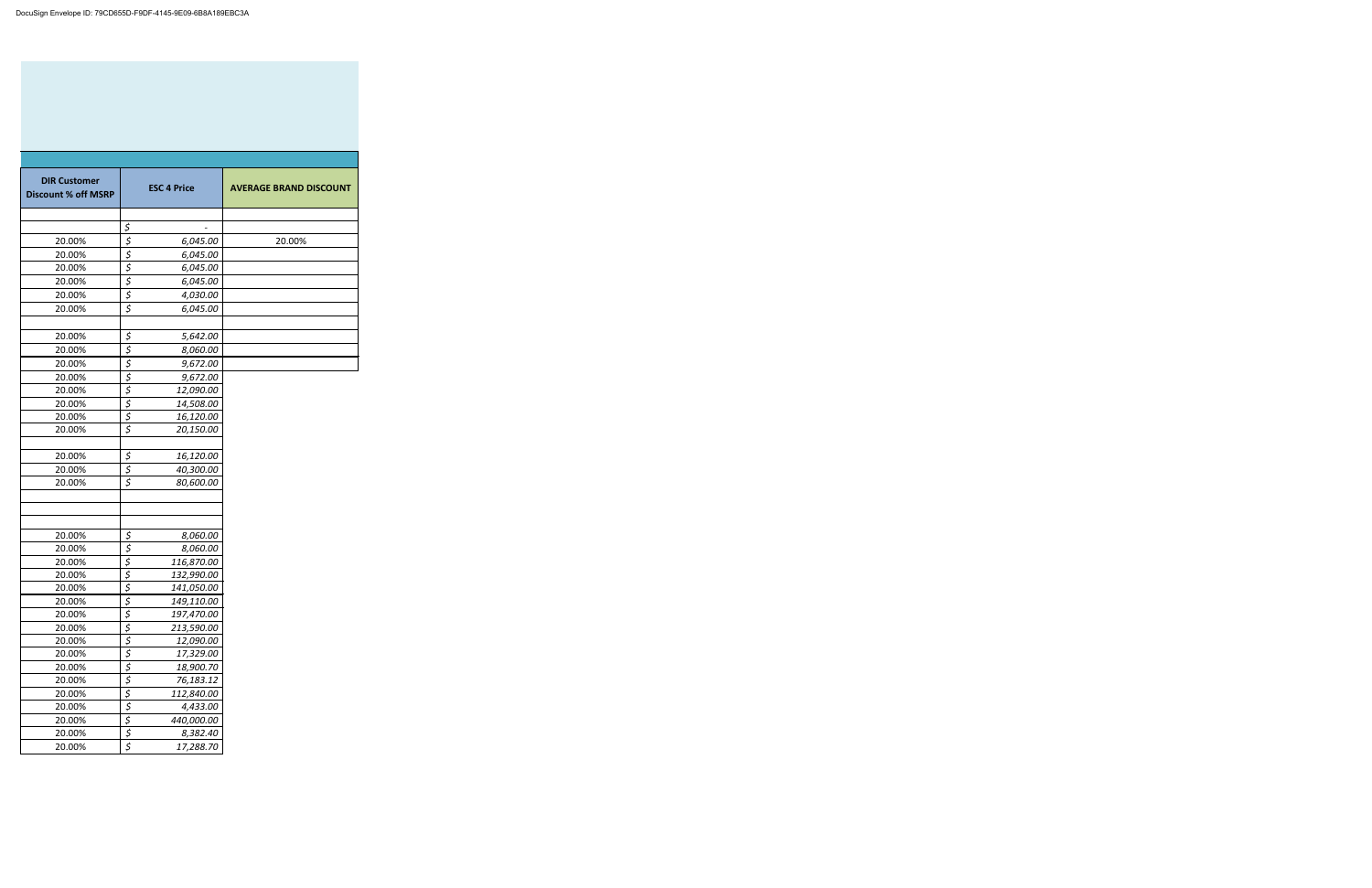| ESC <sub>4</sub>                                      |                         |                                     |  |  |  |  |  |
|-------------------------------------------------------|-------------------------|-------------------------------------|--|--|--|--|--|
| <b>Request for Proposal Solicitation Number 20-14</b> |                         |                                     |  |  |  |  |  |
| <b>Cornerstone OnDemand, Inc.</b>                     |                         |                                     |  |  |  |  |  |
| <b>Type of Volume</b>                                 | <b>Product Category</b> | <b>Region 4 Discount % off MSRP</b> |  |  |  |  |  |
| <b>By QTY</b>                                         |                         |                                     |  |  |  |  |  |
| $0 - 1000$                                            | SaaS Licenses           | 35%                                 |  |  |  |  |  |
| 1001-2500                                             | SaaS Licenses           | 40%                                 |  |  |  |  |  |
| 2501-5000                                             | SaaS Licenses           | 45%                                 |  |  |  |  |  |
| 5001-7500                                             | SaaS Licenses           | 50%                                 |  |  |  |  |  |
| 7501-10000                                            | SaaS Licenses           | 55%                                 |  |  |  |  |  |
| 10001-15000                                           | SaaS Licenses           | 60%                                 |  |  |  |  |  |
| 15001-25000                                           | SaaS Licenses           | 65%                                 |  |  |  |  |  |
| 25001 and up                                          | SaaS Licenses           | 70%                                 |  |  |  |  |  |

| Additional Discount Based On Aggregate Sales |                                        |                                  |          |                   |                 |  |  |  |
|----------------------------------------------|----------------------------------------|----------------------------------|----------|-------------------|-----------------|--|--|--|
| <b>Contract Sales Threshold</b>              | <b>Product or Category Description</b> | <b>Part Number if Applicable</b> | Original | <b>Additional</b> | <b>Total</b>    |  |  |  |
|                                              |                                        |                                  | Discount | <b>Discount</b>   | <b>Discount</b> |  |  |  |
| \$1,000,000                                  | SaaS licenses                          |                                  | 70.00%   | (+) 5.00%         | 75.00%          |  |  |  |
|                                              |                                        |                                  |          |                   |                 |  |  |  |
|                                              |                                        |                                  |          |                   |                 |  |  |  |
|                                              |                                        |                                  |          |                   |                 |  |  |  |
|                                              |                                        |                                  |          |                   |                 |  |  |  |
|                                              |                                        |                                  |          |                   |                 |  |  |  |
|                                              |                                        |                                  |          |                   |                 |  |  |  |
|                                              |                                        |                                  |          |                   |                 |  |  |  |
|                                              |                                        |                                  |          |                   |                 |  |  |  |
|                                              |                                        |                                  |          |                   |                 |  |  |  |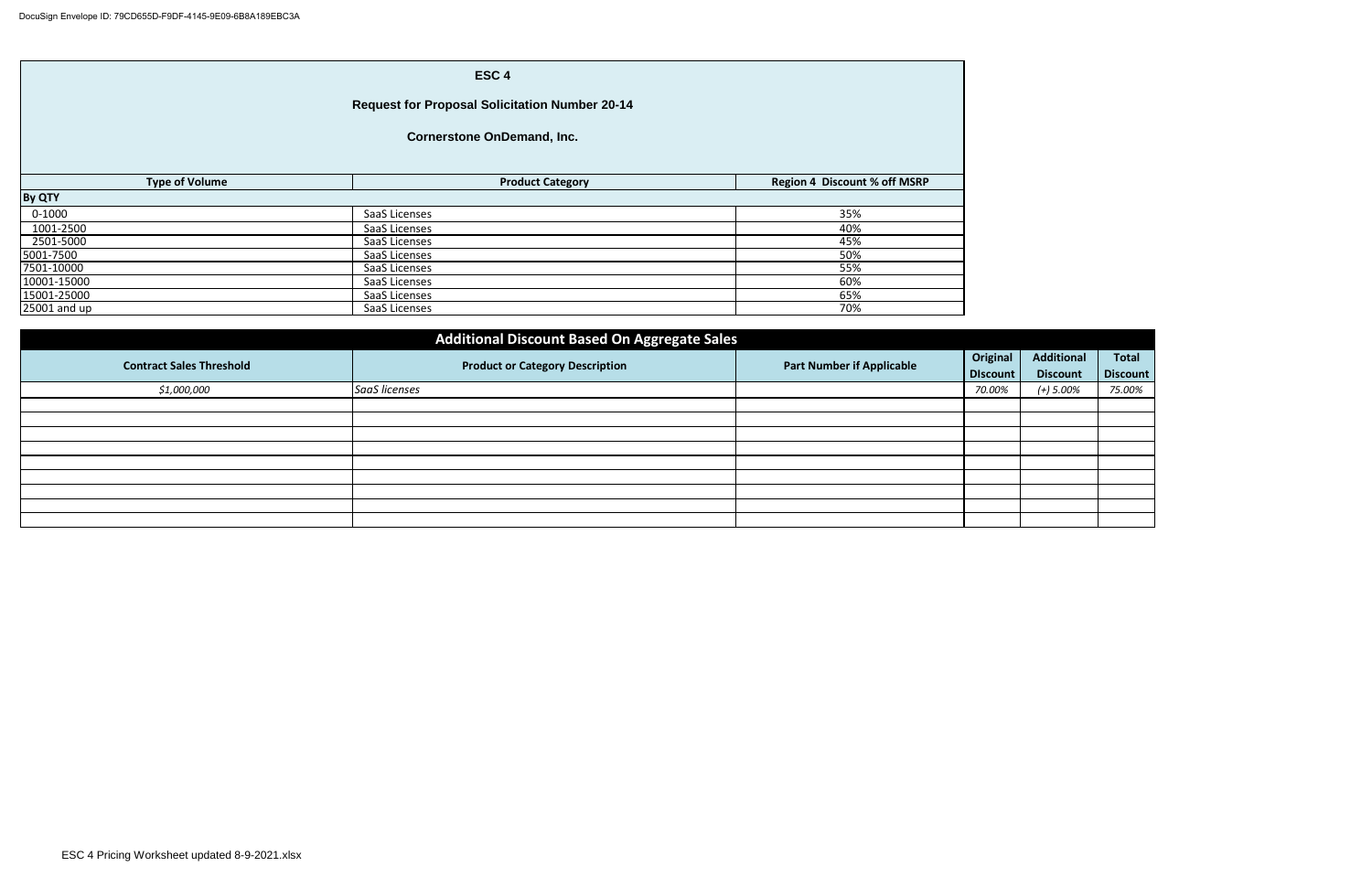| <b>BRAND</b>               | <b>PRODUCT DESCRIPTION</b>                                                           | <b>PRODUCT PART</b><br><b>NUMBER</b> | <b>MSRP</b> | <b>DIR Customer</b><br><b>Discount % off MSRP</b> | <b>DIR Customer Price*</b> | <b>Unit</b> |
|----------------------------|--------------------------------------------------------------------------------------|--------------------------------------|-------------|---------------------------------------------------|----------------------------|-------------|
| Cornerstone OnDemand, Inc. | Cornerstone Learning Management SaaS - 1000 users and below                          | Learning-Base                        | \$40.00     | 35.00%                                            | \$26.20                    | p/user      |
| Cornerstone OnDemand, Inc. | Cornerstone Learning Management SaaS - 1001-2500 users                               | Learning-Base                        | \$40.00     | 40.0%                                             | \$24.18                    | p/user      |
| Cornerstone OnDemand, Inc. | Cornerstone Learning Management SaaS - 2501 - 5000 users                             | Learning-Base                        | \$40.00     | 45.0%                                             | \$22.1                     | p/user      |
| Cornerstone OnDemand, Inc. | Cornerstone Learning Management SaaS - 5001 - 7500 users                             | Learning-Base                        | \$40.00     | 50.0%                                             | \$20.15                    | p/user      |
| Cornerstone OnDemand, Inc. | Cornerstone Learning Management SaaS - 7501 - 10000 users                            | Learning-Base                        | \$40.00     | 55.0%                                             | \$18.14                    | p/user      |
| Cornerstone OnDemand, Inc. | Cornerstone Learning Management SaaS - 10001 - 15000 users                           | Learning-Base                        | \$40.00     | 60.0%                                             | \$16.12                    | p/user      |
| Cornerstone OnDemand, Inc. | Cornerstone Learning Management SaaS - 15001 - 25000 users                           | Learning-Base                        | \$40.00     | 65.0%                                             | \$14.11                    | p/user      |
| Cornerstone OnDemand, Inc. | Cornerstone Learning Management SaaS - 25001 and above                               | Learning-Base                        | \$40.00     | 70.0%                                             | \$12.09                    | p/user      |
|                            |                                                                                      |                                      |             |                                                   | \$0.00                     | p/user      |
| Cornerstone OnDemand, Inc. | Cornerstone Connect SaaS [add on to Learning] - 1000 users and below                 | Conect-Base                          | \$10.00     | 35.00%                                            | \$6.55                     | p/user      |
| Cornerstone OnDemand, Inc. | Cornerstone Connect SaaS [add on to Learning] - 1001-2500 users                      | Conect-Base                          | \$10.00     | 40.0%                                             | \$6.05                     | p/user      |
| Cornerstone OnDemand, Inc. | Cornerstone Connect SaaS [add on to Learning] - 2501 - 5000 users                    | Conect-Base                          | \$10.00     | 45.0%                                             | \$5.54                     | p/user      |
| Cornerstone OnDemand, Inc. | Cornerstone Connect SaaS [add on to Learning] - 5001 - 7500 users                    | Conect-Base                          | \$10.00     | 50.0%                                             | \$5.04                     | p/user      |
| Cornerstone OnDemand, Inc. | Cornerstone Connect SaaS [add on to Learning] - 7501 - 10000 users                   | Conect-Base                          | \$10.00     | 55.0%                                             | \$4.53                     | p/user      |
| Cornerstone OnDemand, Inc. | Cornerstone Connect SaaS [add on to Learning] - 10001 - 15000 users                  | Conect-Base                          | \$10.00     | 60.0%                                             | \$4.03                     | p/user      |
| Cornerstone OnDemand, Inc. | Cornerstone Connect SaaS [add on to Learning] - 15001 - 25000 users                  | Conect-Base                          | \$10.00     | 65.0%                                             | \$3.53                     | p/user      |
| Cornerstone OnDemand, Inc. | Cornerstone Connect SaaS [add on to Learning] - 25001 and above                      | Conect-Base                          | \$10.00     | 70.0%                                             | \$3.02                     | p/user      |
| Cornerstone OnDemand, Inc. | Cornerstone Certification Management SaaS [add on to Learning] - 1001-2500 users     | Learning-Cert                        | \$7.50      | 5.0%                                              | \$7.18                     | p/user      |
| Cornerstone OnDemand, Inc. | Cornerstone Certification Management SaaS [add on to Learning]- 2501 - 5000 users    | Learning- Cert                       | \$7.50      | 10.0%                                             | \$6.80                     | p/user      |
| Cornerstone OnDemand, Inc. | Cornerstone Certification Management SaaS [add on to Learning] - 5001 - 7500 users   | Learning-Cert                        | \$7.50      | 15.0%                                             | \$6.42                     | p/user      |
| Cornerstone OnDemand, Inc. | Cornerstone Certification Management SaaS [add on to Learning] 7501 - 10000 users    | Learning-Cert                        | \$7.50      | 20.0%                                             | \$6.05                     | p/user      |
| Cornerstone OnDemand, Inc. | Cornerstone Certification Management SaaS [add on to Learning] - 10001 - 15000 users | Learning-Cert                        | \$7.50      | 25.0%                                             | \$5.67                     | p/user      |
| Cornerstone OnDemand, Inc. | Cornerstone Certification Management SaaS [add on to Learning] - 15001 - 25000 users | Learning-Cert                        | \$7.50      | 30.0%                                             | \$5.29                     | p/user      |
| Cornerstone OnDemand, Inc. | Cornerstone Certification Management SaaS [add on to Learning] - 25001 and above     | Learning- Cert                       | \$7.50      | 35.0%                                             | \$4.91                     | p/user      |
|                            |                                                                                      |                                      |             |                                                   | \$0.00                     | p/user      |
| Cornerstone OnDemand, Inc. | Cornerstone Competency Management SaaS [add on to Learning] - 1000 users and below   | Learning-Compet                      | \$7.50      | 35.00%                                            | \$4.91                     | p/user      |
| Cornerstone OnDemand, Inc. | Cornerstone Competency Management SaaS [add on to Learning] - 1001-2500 users        | Learning-Compet                      | \$7.50      | 40.0%                                             | \$4.53                     | p/user      |
| Cornerstone OnDemand, Inc. | Cornerstone Competency Management SaaS [add on to Learning] - 2501 - 5000 users      | Learning-Compet                      | \$7.50      | 45.0%                                             | \$4.16                     | p/user      |
| Cornerstone OnDemand, Inc. | Cornerstone Competency Management SaaS [add on to Learning] - 5001 - 7500 users      | Learning-Compet                      | \$7.50      | 50.0%                                             | \$3.78                     | p/user      |
| Cornerstone OnDemand, Inc. | Cornerstone Competency Management SaaS [add on to Learning] - 7501 - 10000 users     | Learning-Compet                      | \$7.50      | 55.0%                                             | \$3.40                     | p/user      |
| Cornerstone OnDemand, Inc. | Cornerstone Competency Management SaaS [add on to Learning] - 10001 - 15000 users    | Learning-Compet                      | \$7.50      | 60.0%                                             | \$3.02                     | p/user      |
| Cornerstone OnDemand, Inc. | Cornerstone Competency Management SaaS [add on to Learning] - 15001 - 25000 users    | Learning-Compet                      | \$7.50      | 65.0%                                             | \$2.64                     | p/user      |
| Cornerstone OnDemand, Inc. | Cornerstone Competency Management SaaS [add on to Learning] - 25001 and above        | Learning-Compet                      | \$7.50      | 70.0%                                             | \$2.27                     | p/user      |

### **ESC 4**

**Request for Proposal Solicitation Number 20-14**

**Cornerstone OnDemand, Inc.**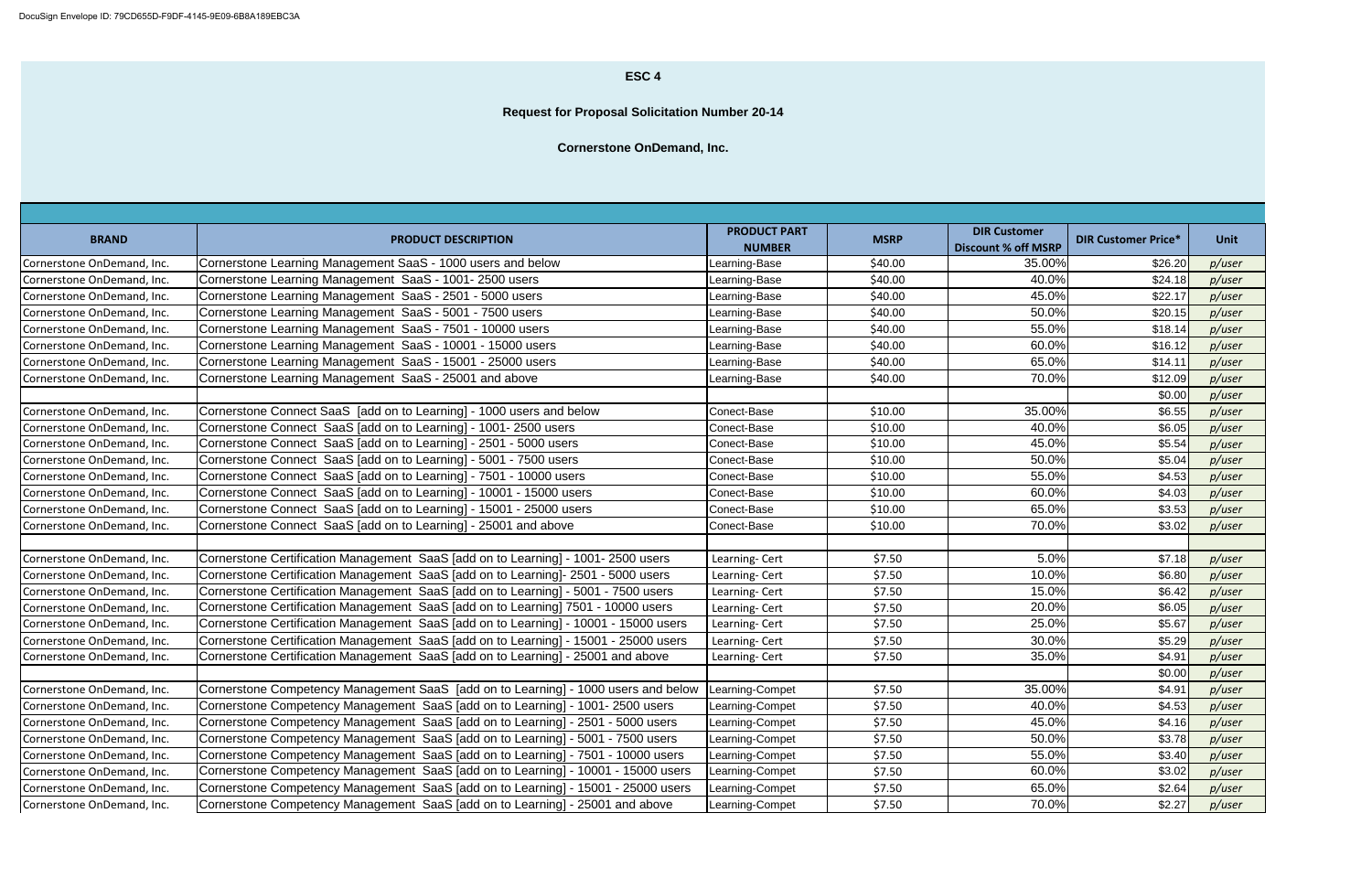|                            |                                                                                                   |                   |         |        | \$0.00  | p/user |
|----------------------------|---------------------------------------------------------------------------------------------------|-------------------|---------|--------|---------|--------|
| Cornerstone OnDemand, Inc. | Cornerstone Extended Enterprise SaaS - 1000 users and below [per transaction]                     | Ext-Base          | \$40.00 | 35.00% | \$26.20 | p/user |
| Cornerstone OnDemand, Inc. | Cornerstone Extended Enterprise SaaS - 1001- 2500 users [per transaction]                         | Ext-Base          | \$10.00 | 40.0%  | \$6.05  | p/user |
| Cornerstone OnDemand, Inc. | Cornerstone Extended Enterprise SaaS - 2501 - 5000 users [per transaction]                        | Ext-Base          | \$10.00 | 45.0%  | \$5.54  | p/user |
| Cornerstone OnDemand, Inc. | Cornerstone Extended Enterprise SaaS - 5001 - 7500 users [per transaction]                        | Ext-Base          | \$10.00 | 50.0%  | \$5.04  | p/user |
| Cornerstone OnDemand, Inc. | Cornerstone Extended Enterprise SaaS-7501 - 10000 users [per transaction]                         | Ext-Base          | \$10.00 | 55.0%  | \$4.53  | p/user |
| Cornerstone OnDemand, Inc. | Cornerstone Extended Enterprise SaaS - 10001 - 15000 users [per transaction]                      | Ext-Base          | \$10.00 | 60.0%  | \$4.03  | p/user |
| Cornerstone OnDemand, Inc. | Cornerstone Extended Enterprise SaaS - 15001 - 25000 users [per transaction]                      | Ext-Base          | \$10.00 | 65.0%  | \$3.53  | p/user |
| Cornerstone OnDemand, Inc. | Cornerstone Extended Enterprise SaaS - 25001 and above [per transaction]                          | Ext-Base          | \$10.00 | 70.0%  | \$3.02  | p/user |
|                            |                                                                                                   |                   |         |        | \$0.00  | p/user |
| Cornerstone OnDemand, Inc. | Cornerstone Performance Management SaaS - 1000 users and below                                    | Perform-Base      | \$40.00 | 35.00% | \$26.20 | p/user |
| Cornerstone OnDemand, Inc. | Cornerstone Performance Management SaaS - 1001- 2500 users                                        | Perform-Base      | \$40.00 | 40.0%  | \$24.18 | p/user |
| Cornerstone OnDemand, Inc. | Cornerstone Performance Management SaaS - 2501 - 5000 users                                       | Perform-Base      | \$40.00 | 45.0%  | \$22.17 | p/user |
| Cornerstone OnDemand, Inc. | Cornerstone Performance Management SaaS - 5001 - 7500 users                                       | Perform-Base      | \$40.00 | 50.0%  | \$20.15 | p/user |
| Cornerstone OnDemand, Inc. | Cornerstone Performance Management SaaS - 7501 - 10000 users                                      | Perform-Base      | \$40.00 | 55.0%  | \$18.14 | p/user |
| Cornerstone OnDemand, Inc. | Cornerstone Performance Management SaaS - 10001 - 15000 users                                     | Perform-Base      | \$40.00 | 60.0%  | \$16.12 | p/user |
| Cornerstone OnDemand, Inc. | Cornerstone Performance Management SaaS - 15001 - 25000 users                                     | Perform-Base      | \$40.00 | 65.0%  | \$14.11 | p/user |
| Cornerstone OnDemand, Inc. | Cornerstone Performance Management SaaS - 25001 and above                                         | Perform-Base      | \$40.00 | 70.0%  | \$12.09 | p/user |
|                            |                                                                                                   |                   |         |        | \$0.00  | p/user |
| Cornerstone OnDemand, Inc. | Cornerstone Succession Management SaaS [add on to Performance] - 1000 users and belo Success-Base |                   | \$15.00 | 35.00% | \$9.82  | p/user |
| Cornerstone OnDemand, Inc. | Cornerstone Succession Management SaaS [add on to Performance] - 1001- 2500 users                 | Success-Base      | \$15.00 | 40.0%  | \$9.07  | p/user |
| Cornerstone OnDemand, Inc. | Cornerstone Succession Management SaaS [add on to Performance] - 2501 - 5000 users                | Success-Base      | \$15.00 | 45.0%  | \$8.31  | p/user |
| Cornerstone OnDemand, Inc. | Cornerstone Succession Management SaaS [add on to Performance] - 5001 - 7500 users                | Success-Base      | \$15.00 | 50.0%  | \$7.56  | p/user |
| Cornerstone OnDemand, Inc. | Cornerstone Succession Management SaaS [add on to Performance] - 7501 - 10000 users Success-Base  |                   | \$15.00 | 55.0%  | \$6.80  | p/user |
| Cornerstone OnDemand, Inc. | Cornerstone Succession Management SaaS [add on to Performance] - 10001 - 15000 users Success-Base |                   | \$15.00 | 60.0%  | \$6.05  | p/user |
| Cornerstone OnDemand, Inc. | Cornerstone Succession Management SaaS [add on to Performance] - 15001 - 25000 users Success-Base |                   | \$15.00 | 65.0%  | \$5.29  | p/user |
| Cornerstone OnDemand, Inc. | Cornerstone Succession Management SaaS [add on to Performance]- 25001 and above                   | Success-Base      | \$15.00 | 70.0%  | \$4.53  | p/user |
|                            |                                                                                                   |                   |         |        | \$0.00  | p/user |
| Cornerstone OnDemand, Inc. | Cornerstone Compensation Management SaaS [add on to Performance] - 1000 users and b Perform-Comp  |                   | \$13.50 | 35.00% | \$8.84  | p/user |
| Cornerstone OnDemand, Inc. | Cornerstone Compensation Management SaaS [add on to Performance] - 1001-2500 users Perform-Comp   |                   | \$13.50 | 40.0%  | \$8.16  | p/user |
| Cornerstone OnDemand, Inc. | Cornerstone Compensation Management SaaS [add on to Performance] - 2501 - 5000 users Perform-Comp |                   | \$13.50 | 45.0%  | \$7.48] | p/user |
| Cornerstone OnDemand, Inc. | Cornerstone Compensation Management SaaS [add on to Performance] - 5001 - 7500 users Perform-Comp |                   | \$13.50 | 50.0%  | \$6.80  | p/user |
| Cornerstone OnDemand, Inc. | Cornerstone Compensation Management SaaS [add on to Performance] - 7501 - 10000 use Perform- Comp |                   | \$13.50 | 55.0%  | \$6.12  | p/user |
| Cornerstone OnDemand, Inc. | Cornerstone Compensation Management SaaS [add on to Performance] - 10001 - 15000 us Perform-Comp  |                   | \$13.50 | 60.0%  | \$5.44  | p/user |
| Cornerstone OnDemand, Inc. | Cornerstone Compensation Management SaaS [add on to Performance] - 15001 - 25000 us Perform-Comp  |                   | \$13.50 | 65.0%  | \$4.76  | p/user |
| Cornerstone OnDemand, Inc. | Cornerstone Compensation Management SaaS [add on to Performance] - 25000 users and Perform-Comp   |                   | \$13.50 | 70.0%  | \$4.08  | p/user |
|                            |                                                                                                   |                   |         |        | \$0.00  | p/user |
| Cornerstone OnDemand, Inc. | Cornerstone Engage SaaS [add on to Performance] - 1000 users and below                            | <b>Survey Add</b> | \$10.00 | 35.00% | \$6.55  | p/user |
| Cornerstone OnDemand, Inc. | Cornerstone Engage SaaS [add on to Performance] - 1001-2500 users                                 | Survey Add        | \$10.00 | 40.0%  | \$6.05  | p/user |
| Cornerstone OnDemand, Inc. | Cornerstone Engage SaaS [add on to Performance] - 2501 - 5000 users                               | Survey Add        | \$10.00 | 45.0%  | \$5.54  | p/user |
| Cornerstone OnDemand, Inc. | Cornerstone EngageSaaS [add on to Performance] - 5001 - 7500 users                                | <b>Survey Add</b> | \$10.00 | 50.0%  | \$5.04  | p/user |
| Cornerstone OnDemand, Inc. | Cornerstone Engage SaaS [add on to Performance] - 7501 - 10000 users                              | <b>Survey Add</b> | \$10.00 | 55.0%  | \$4.53  | p/user |
| Cornerstone OnDemand, Inc. | Cornerstone Engaget SaaS [add on to Performance] - 10001 - 15000 users                            | <b>Survey Add</b> | \$10.00 | 60.0%  | \$4.03  | p/user |
| Cornerstone OnDemand, Inc. | Cornerstone Engage SaaS [add on to Performance] - 15001 - 25000 users                             | <b>Survey Add</b> | \$10.00 | 65.0%  | \$3.53  | p/user |
| Cornerstone OnDemand, Inc. | Cornerstone Engage SaaS [add on to Performance] - 25000 users and above                           | Survey Add        | \$10.00 | 70.0%  | \$3.02  | p/user |
|                            |                                                                                                   |                   |         |        | \$0.00  | p/user |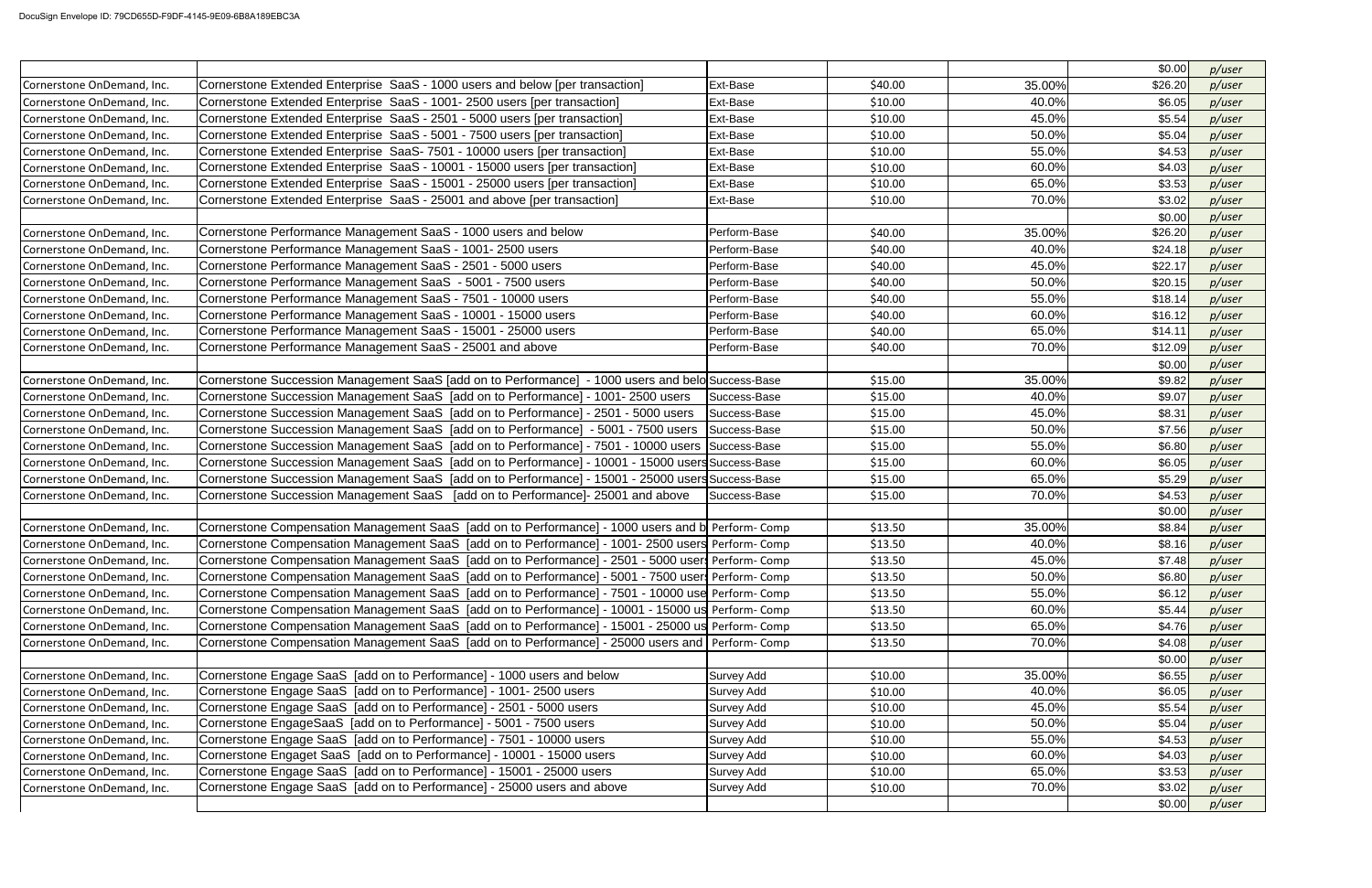| Cornerstone OnDemand, Inc. | Cornerstone Recruiting SaaS - 1000 users and below                        | ATS Base            | \$40.00 | 35.00% | \$26.20         | p/user |
|----------------------------|---------------------------------------------------------------------------|---------------------|---------|--------|-----------------|--------|
| Cornerstone OnDemand, Inc. | Cornerstone Recruiting SaaS - 1001- 2500 users                            | <b>ATS Base</b>     | \$40.00 | 40.0%  | \$24.18         | p/user |
| Cornerstone OnDemand, Inc. | Cornerstone Recruiting SaaS - 2501 - 5000 users                           | <b>ATS Base</b>     | \$40.00 | 45.0%  | \$22.17         | p/user |
| Cornerstone OnDemand, Inc. | Cornerstone Recruiting SaaS - 5001 - 7500 users                           | ATS Base            | \$40.00 | 50.0%  | \$20.15         | p/user |
| Cornerstone OnDemand, Inc. | Cornerstone Recruiting SaaS - 7501 - 10000 users                          | ATS Base            | \$40.00 | 55.0%  | \$18.14         | p/user |
| Cornerstone OnDemand, Inc. | Cornerstone Recruiting SaaS - 10001 - 15000 users                         | <b>ATS Base</b>     | \$40.00 | 60.0%  | \$16.12         | p/user |
| Cornerstone OnDemand, Inc. | Cornerstone Recruiting SaaS - 15001 - 25000 users                         | <b>ATS Base</b>     | \$40.00 | 65.0%  | \$14.11         | p/user |
| Cornerstone OnDemand, Inc. | Cornerstone Recruiting SaaS - 25001 and above                             | <b>ATS Base</b>     | \$40.00 | 70.0%  | \$12.09         | p/user |
|                            |                                                                           |                     |         |        | \$0.00          | p/user |
| Cornerstone OnDemand, Inc. | Cornerstone Onboarding [add on to Recruiting] SaaS - 1000 users and below | Onboard             | \$15    | 35.00% | \$9.82          | p/user |
| Cornerstone OnDemand, Inc. | Cornerstone Onboarding [add on to Recruiting] SaaS - 1001- 2500 users     | Onboard             | \$15    | 40.0%  | \$9.07          | p/user |
| Cornerstone OnDemand, Inc. | Cornerstone Onboarding [add on to Recruiting] SaaS - 2501 - 5000 users    | Onboard             | \$15    | 45.0%  | \$8.31          | p/user |
| Cornerstone OnDemand, Inc. | Cornerstone Onboarding [add on to Recruiting] SaaS - 5001 - 7500 users    | Onboard             | \$15    | 50.0%  | \$7.56          | p/user |
| Cornerstone OnDemand, Inc. | Cornerstone Onboarding [add on to Recruiting] SaaS - 7501 - 10000 users   | Onboard             | \$15    | 55.0%  | \$6.80          | p/user |
| Cornerstone OnDemand, Inc. | Cornerstone Onboarding [add on to Recruiting] SaaS - 10001 - 15000 users  | Onboard             | \$15    | 60.0%  | \$6.05          | p/user |
| Cornerstone OnDemand, Inc. | Cornerstone Onboarding [add on to Recruiting] SaaS - 15001 - 25000 users  | Onboard             | \$15    | 65.0%  | \$5.29          | p/user |
| Cornerstone OnDemand, Inc. | Cornerstone Onboarding [add on to Recruiting] SaaS - 25001 and above      | Onboard             | \$15    | 70.0%  | \$4.53          | p/user |
|                            |                                                                           |                     |         |        | \$0.00          | p/user |
| Cornerstone OnDemand, Inc. | Cornerstone Careers SaaS - 1000 users and below                           | <b>Careers Base</b> | \$25.00 | 35.00% | \$16.37         | p/user |
| Cornerstone OnDemand, Inc. | Cornerstone Careers SaaS - 1001-2500 users                                | <b>Careers Base</b> | \$25.00 | 40.0%  | \$15.11         | p/user |
| Cornerstone OnDemand, Inc. | Cornerstone Careers SaaS - 2501 - 5000 users                              | <b>Careers Base</b> | \$25.00 | 45.0%  | \$13.85         | p/user |
| Cornerstone OnDemand, Inc. | Cornerstone Careers SaaS - 5001 - 7500 users                              | Careers Base        | \$25.00 | 50.0%  | \$12.59         | p/user |
| Cornerstone OnDemand, Inc. | Cornerstone Careers SaaS - 7501 - 10000 users                             | <b>Careers Base</b> | \$25.00 | 55.0%  | \$11.33         | p/user |
| Cornerstone OnDemand, Inc. | Cornerstone Careers SaaS - 10001 - 15000 users                            | <b>Careers Base</b> | \$25.00 | 60.0%  | \$10.08         | p/user |
| Cornerstone OnDemand, Inc. | Cornerstone Careers SaaS - 15001 - 25000 users                            | Careers Base        | \$25.00 | 65.0%  | \$8.82          | p/user |
| Cornerstone OnDemand, Inc. | Cornerstone Careers SaaS - 25001 and above                                | <b>Careers Base</b> | \$25.00 | 70.0%  | \$7.56          | p/user |
|                            |                                                                           |                     |         |        | \$0.00          | p/user |
| Cornerstone OnDemand, Inc. | Cornerstone HR SaaS - 1000 users and below                                | HR Base             | \$80.00 | 35.00% | \$52.39         | p/user |
| Cornerstone OnDemand, Inc. | Cornerstone HR SaaS - 1001- 2500 users                                    | <b>HR Base</b>      | \$80.00 | 40.0%  | \$48.36         | p/user |
| Cornerstone OnDemand, Inc. | Cornerstone HR SaaS - 2501 - 5000 users                                   | HR Base             | \$80.00 | 45.0%  | \$44.33         | p/user |
| Cornerstone OnDemand, Inc. | Cornerstone HR SaaS - 5001 - 7500 users                                   | HR Base             | \$80.00 | 50.0%  | \$40.30         | p/user |
| Cornerstone OnDemand, Inc. | Cornerstone HR SaaS - 7501 - 10000 users                                  | HR Base             | \$80.00 | 55.0%  | \$36.27         | p/user |
| Cornerstone OnDemand, Inc. | Cornerstone HR SaaS - 10001 - 15000 users                                 | HR Base             | \$80.00 | 60.0%  | \$32.24         | p/user |
| Cornerstone OnDemand, Inc. | Cornerstone HR SaaS - 15001 - 25000 users                                 | HR Base             | \$80.00 | 65.0%  | \$28.21         | p/user |
| Cornerstone OnDemand, Inc. | Cornerstone HR SaaS - 25001 and above                                     | HR Base             | \$80.00 | 70.0%  | \$24.18         | p/user |
|                            |                                                                           |                     |         |        | \$0.00          | p/user |
| Cornerstone OnDemand, Inc. | Cornerstone Content SaaS - 1000 users and below                           | Content             | \$60.00 | 35.00% | \$39.29         | p/user |
| Cornerstone OnDemand, Inc. | Cornerstone Content SaaS - 1001-2500 users                                | Content             | \$60.00 | 40.0%  | \$36.27         | p/user |
| Cornerstone OnDemand, Inc. | Cornerstone Content SaaS - 2501 - 5000 users                              | Content             | \$60.00 | 45.0%  | \$33.25         | p/user |
| Cornerstone OnDemand, Inc. | Cornerstone Content SaaS - 5001 - 7500 users                              | Content             | \$60.00 | 50.0%  | \$30.23         | p/user |
| Cornerstone OnDemand, Inc. | Cornerstone Content SaaS - 7501 - 10000 users                             | Content             | \$60.00 | 55.0%  | \$27.20         | p/user |
| Cornerstone OnDemand, Inc. | Cornerstone Content SaaS - 10001 - 15000 users                            | Content             | \$60.00 | 60.0%  | \$24.18         | p/user |
| Cornerstone OnDemand, Inc. | Cornerstone Content SaaS - 15001 - 25000 users                            | Content             | \$60.00 | 65.0%  | \$21.16         | p/user |
| Cornerstone OnDemand, Inc. | Cornerstone Content SaaS - 25001 and above                                | Content             | \$60.00 | 70.0%  | \$18.14         | p/user |
| Cornerstone OnDemand, Inc. | Single Sign On (SSO)                                                      |                     | \$7,500 | 20.00% | 6,045.00 p/unit |        |
| Cornerstone OnDemand, Inc. | Edge Import Connector                                                     |                     | \$7,500 | 20.00% | 6,045.00 p/unit |        |
| Cornerstone OnDemand, Inc. | Outbound Data Feed Connector                                              |                     | \$7,500 | 20.00% | 6,045.00 p/unit |        |